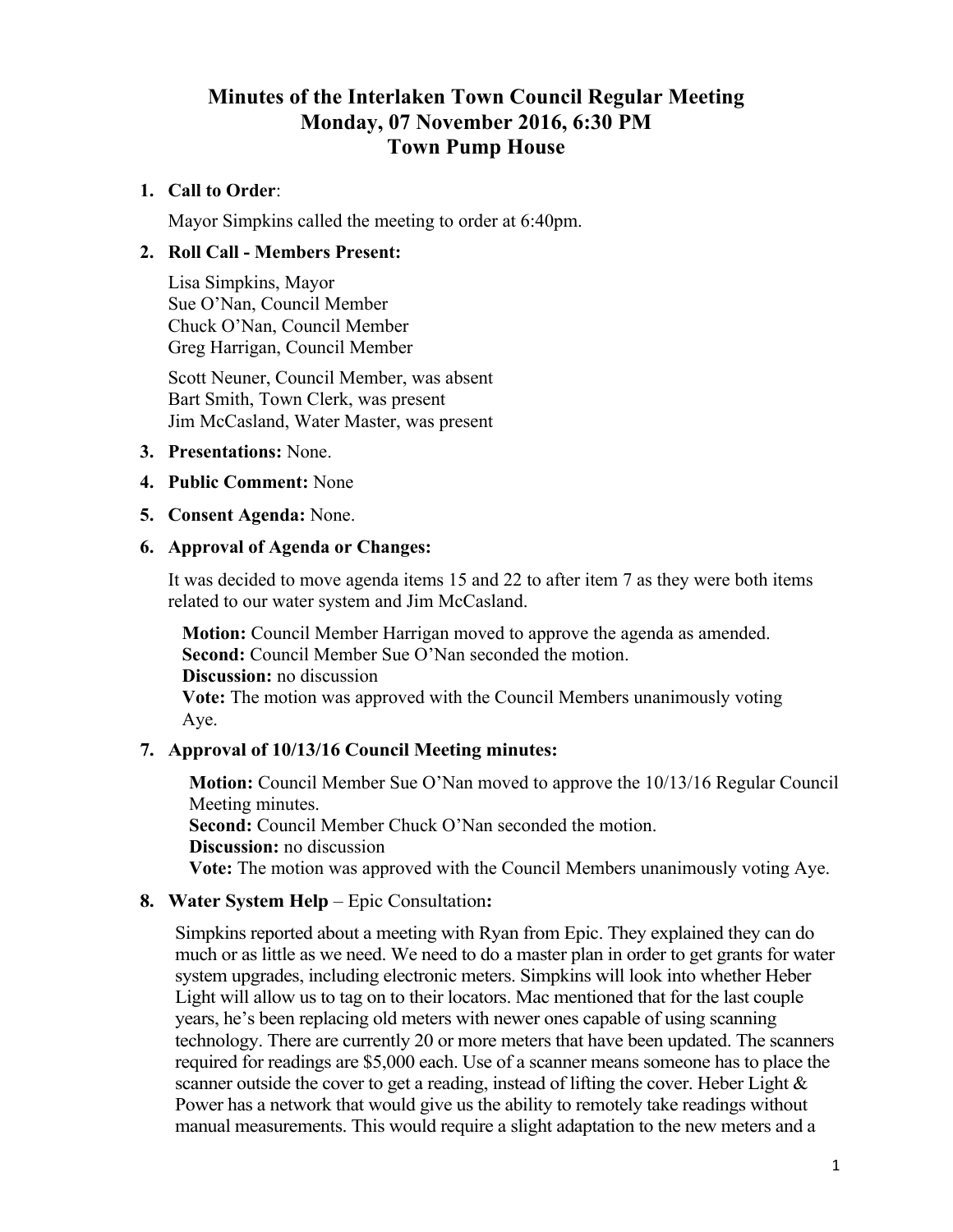connection to the Heber L&P network. The problem is that we'd need to have all our meters updated and connected to that network, and that would be expensive. Lisa is looking at a grant to see if we can get that started. Mac is supportive but we need to understand how much it will cost. There is the cost of the meter \$116, plus \$75 to install it (which is deal), plus the cost of the electronics. Mac noted that the new homes in Interlaken have to be equipped with a fire suppression system. These systems require a 1" line, but our lines are only  $\frac{3}{4}$ " to the meter. This means the homeowner will have to install a pump and a reservoir if the line from the meter to their house is only ¾". Alternatively, they could install a large line (up to 2") from the meter to their house. Mac's concern is that this would present a huge drain on our water system, if they irrigated with this, for example. For now, all the new meters are  $\frac{3}{4}$ . Mac buys the meters as he needs them. It was agreed that we should continue installing the newer  $\frac{3}{4}$ " meters. Ryan from Epic will give us a quote on a water study, a culinary master plan.

Mac mentioned that our water usage as dropped down to normal usage in the last month, which indicates that the leaks in homeowner's lines from meter to house have been repaired. There was also a leak off Luzern that was fixed. He was very concerned this summer, but it seems as though the problem has been fixed. Mac brought up the concern whether the upgrades previously discussed would be cost effective. He stated that we're okay with water for now, we should conserve where we can, and that we should look forward to growth. Epic may be able to help with this analysis. We have roughly 32 vacant lots left, some of which are unbuildable. Harrigan thought we could figure out future usage on our own, but Simpkins mentioned that in order to apply for a grant we need a water study. Mac thought a rough estimate for a water study would be around \$1,000. According to Mac, Epic would look out to 2030 and would have to assume that all the remaining lots would be built out, and they would have full time residents. That way, we wouldn't get caught short. Mac had a problem with that type of forecast, and would prefer that we look at our growth incrementally instead of overinvesting, feeling like this is what we have to do right now. We don't actually know how many lots will be built out, nor the type of residency. Say, within 5 to 10 years, if we identify a growth pattern, we may have to start thinking about what we need. Right now we have a really good system, and it's more than adequate. Our tank holds 20 feet of water and we don't run it down to less than 16 feet a day. We regenerate no more than 40,000 gallons per day. Mac was a little skeptical of Epic's suggestion that we may need to build another reservoir or upgrade at some point. He isn't ready to say let's go with that. Mac has been tracking monthly water usage for the past 3 years and he doesn't see a need to expand our system right now. He wouldn't hesitate to say go ahead with the study, but he wouldn't want to jump in to a plan for expansion – a second or upgraded reservoir, an additional pump. As part of the study, Epic would also look at the aquifer. Mac mentioned another concern that a lot of people would like our water, and he wouldn't want Valais or anyone else tapping into our supply. If our water were to drop severely, we might be able to ask Midway for water, but we have been checking our water level twice a year, and it has been maintained. There wouldn't be any way to tell if someone had tapped into it. Our wells go 180 feet deep, and the water level is at 140 feet.

Epic also offered to do our water sampling. Mac runs samples down to Salt Lake (West Valley City) every month. If there's a problem, he needs to go back and find the issue. Mac would prefer to do this ourselves and have more control over the water system. Every 3 years we do a more extensive sampling – Mac takes a huge box of samples down for testing, he gets the results and then forwards them to the State. Epic works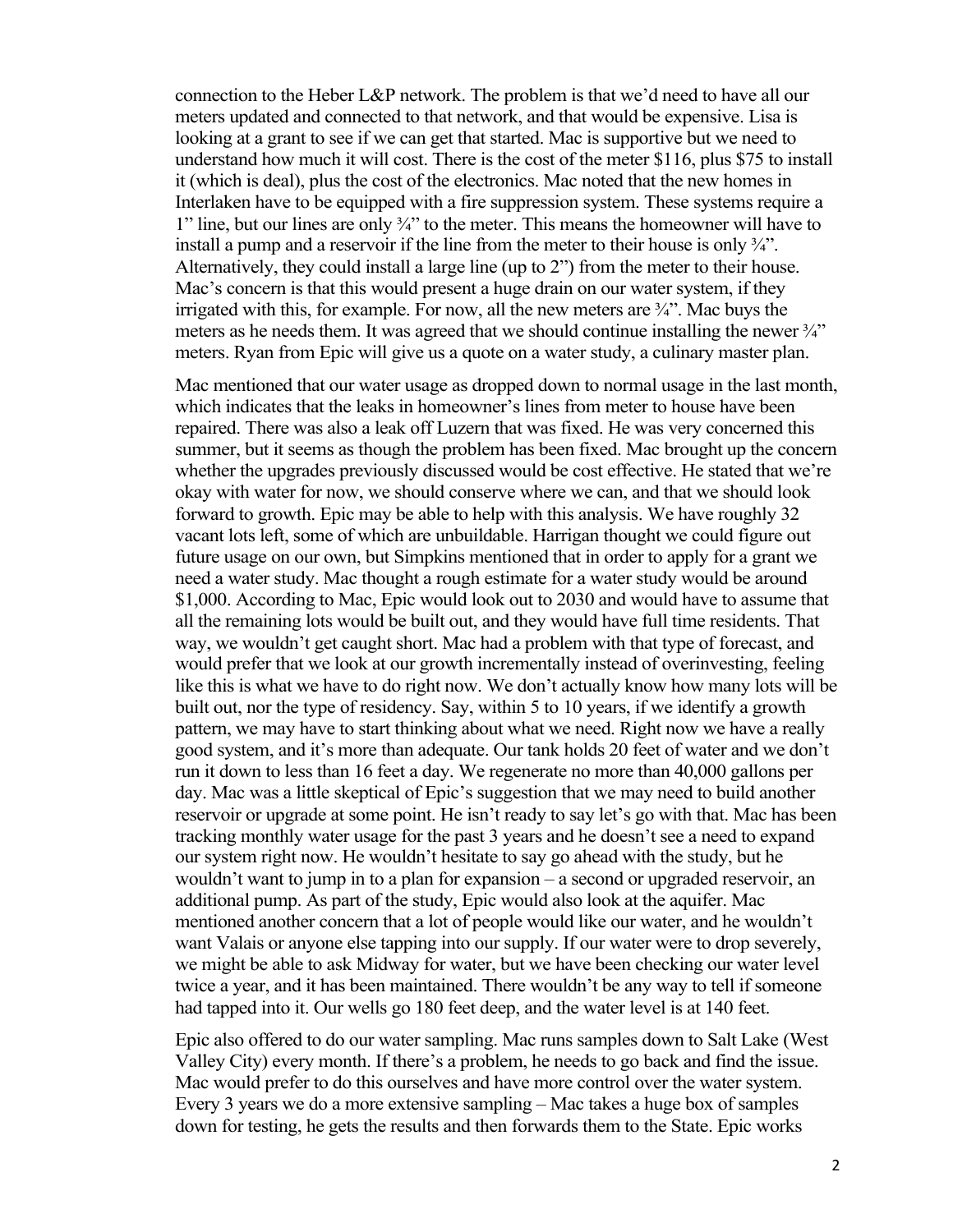directly with the State. It's a lot of work for him, but he feels it wouldn't be a good use of money to hire Epic to do it, and he would like to be able to track the results. Sue O'Nan mentioned that Mac should be getting mileage reimbursement for the commute to the water testing facility. Mac was not concerned about that expense, but the Council encouraged Mac to track his miles and get reimbursements.

Mac was asked about his workload as water master. Mac noted that he is doing most of the water system work by himself, but there are some tasks that require 2 people. Herb has helped out in those situations, and filled that role adequately. However Herb's license has lapsed and he has no plans to renew it. Ed Little may be available to step in if Mac retires. Herb also helps out with taking monthly samples to the lab and daily pump house checks, as well as emergencies like carrying buckets of T-chlor to the tank through the snow.

**9. Water Meter Readings & Revision To Water Rate Ordinance** (Bart) – Update on Summer 2016 meter readings and billings. Do we want to revise water rates, can we retroactively adjust rates?

Bart took Mac's water usage numbers for 2014, 2015, and 2016 and did an analysis, including summer usage for all 3 years and annual usage for 2014 and 2015. Harrigan pointed out that we're locked into our current water ordinance. The ordinance as written is very unclear (Water Rate Ordinance No. 3, November 2, 2015). Past overage billings stated only an unspecified number as excess water usage. The monthly base rate for water usage is out of date in the current ordinance at \$63 per month, and doesn't reflect the increased assessment from \$1112 per lot in FY2016, to \$1200 per lot in FY2017. This increase would raise the water base rate to \$68 per month. There is a question whether we could amend this ordinance and have it retroactively apply the adjusted rates to months prior to it's enactment in this fiscal year 2017. If this is not possible, we could leave the monthly base rate at \$63, and keep the \$1200 annual assessment intact by raising the portion of the assessment that is dedicated to our road system.

Smith asked if the council wanted to follow past billing procedure regarding overages – lot owners were charged for summer overages only, based on a per gallon usage over the allotted 10,000 gallons per month. For the summer of 2016, the meter readings spanned a 4-month period. The base allotment of water would then be 4 times 10,000 gallons or 40,000 gallons. Each gallon consumed in excess of 40,000 gallons would then be subject to the overage charges. Harrigan felt owners shouldn't be charged an overage if they consume less than the annual allotment of 120,000 gallons. Sue O'Nan felt that the summer usage was critical and we should continue to charge for summer overages as in the past. Harrigan mentioned that he wants to discourage excess usage, the ordinance as written is in a grey area – we could charge a monthly overage, but we don't measure water monthly right now. Smith mentioned that if you based overages on a 120,000 limit per year, we'd have about 20 lot owners with overages, and the maximum charge would be around \$49. There are 49 owners with overages, the largest charge being \$750 where they used 346,000 gallons. The owner of that lot is David Schmutz, 360 Bern Way. His usage has historically been this high over the years. Mac typically notifies owners with large usages, if he suspects there is a leak. And likewise, if there is no usage, he checks to verify the meter is working. The council agreed to do the overage billing the way it's been done in the past, summer overage only, with the bill sent in November, and revise the water rate ordinance this winter – Epic can weigh in on it. The rates will not apply retroactively, but be applied forward to the next fiscal year 2017. Harrigan mentioned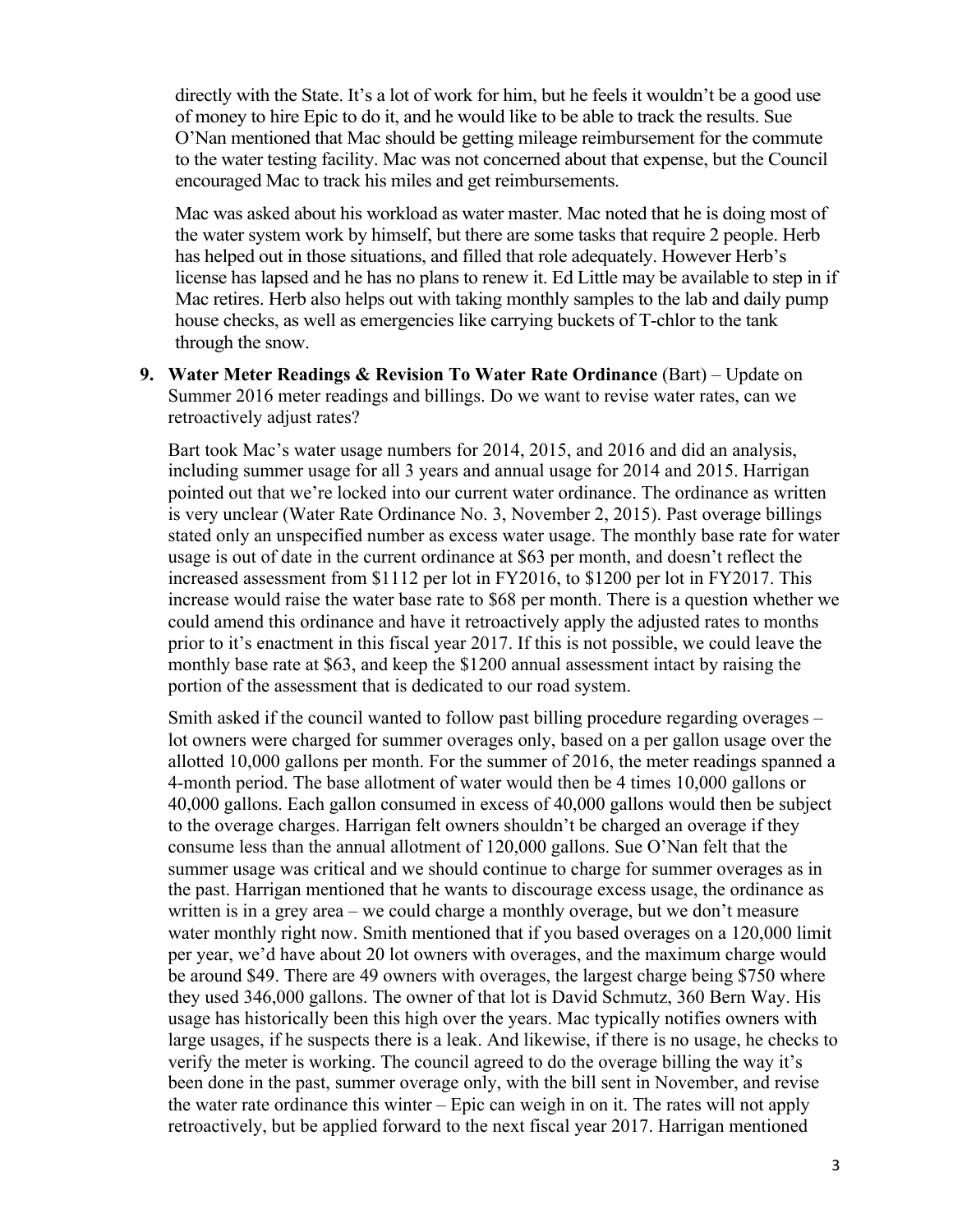that we need to keep an eye on the "use it or lose it" condition. So although he's in favor of conservation, he wants to make sure we are protected. Mac reported that some lot owners have let outside parties manage their irrigation systems, with a resulting high water usage. He has spoken to them about lowering the irrigation with a reduced watering schedule. Harrigan suggested that when we rewrite the ordinance and penalize high volume users, we have an awareness campaign for the Town.

### **10. Summer 2017 Road Work –** Top Job Contract:

Simpkins mentioned that the Top Job contract was signed and she would give a copy to Smith. We are on the books for the last week of June, Mon-Fri, for crack sealing and a topcoat. There is also a need to fill potholes, prior to the Top Job work. Simpkins will get a quote for Top Job to do the asphalt repair. Prior to that, we need to survey the roads for where we need to repair. Harrigan said he could do this along with Mason. Chuck O'Nan mentioned that he also would volunteer to help on the roads committee.

### **11. Enforcement Officer –** Wasatch County database access, Ordinance Officer:

When Simpkins spoke with some enforcement officer applicants they mentioned that we need an agreement with the Sheriff's department to access their database, and in general, a deeper relationship with the Sheriff's department. Harrigan will meet with the Sheriff to discuss relevant issues: uniforms, vehicles, use of a laptop, ability to print tickets in the officer's car, and database access.

### **12. Water System Transfer –** Paperwork needs to be completed for IMWC transfer to Town:

Simpkins spoke with Eric Johnson, our former town attorney, and discovered that he never filed the paperwork to transfer the water system to our town. He agreed to finish the paperwork. Bill Goodall also brought some issues regarding water rights that Simpkins also presented to Johnson. At this point, we don't know if our water rights are valid or if they expired. Simpkins will follow up.

#### **13. Franchise Agreements –** Update on agreements with utilities:

Simpkins has been working on the agreement with Heber Light and Power – currently at the attorney's for review, and Questar Gas – they are getting their information together. She also has reached out to Midway Sanitation, but she thinks we don't need one with them. She just found a contact for Century Link, so she'll contact them as well. Michael Henke is helping here look into it some more.

# **14. Ordinance Revisions –** Using an outside vendor (Bart):

Smith received some info from Bill Goodall about a company named Municpal Code Online (MCO). It appeared to be expensive, and not a good fit. Smith suggested that we continue to work as we have been, for example as on the Street Ordinance, working individually, saving documents on DropBox, and then compiling comments into one document. The remaining ordinances to revise include: Public Health and Safety, Revenue and Finance, Annexation, Water, and Infrastructure. Mac already reviewed the Water Ordnance – it was decided to start with this one. Smith will incorporate Mac's comments and remove sections that don't apply to our Town.

**15. Municipal Ordinance, Title 6 Streets –** Discussion/Approval: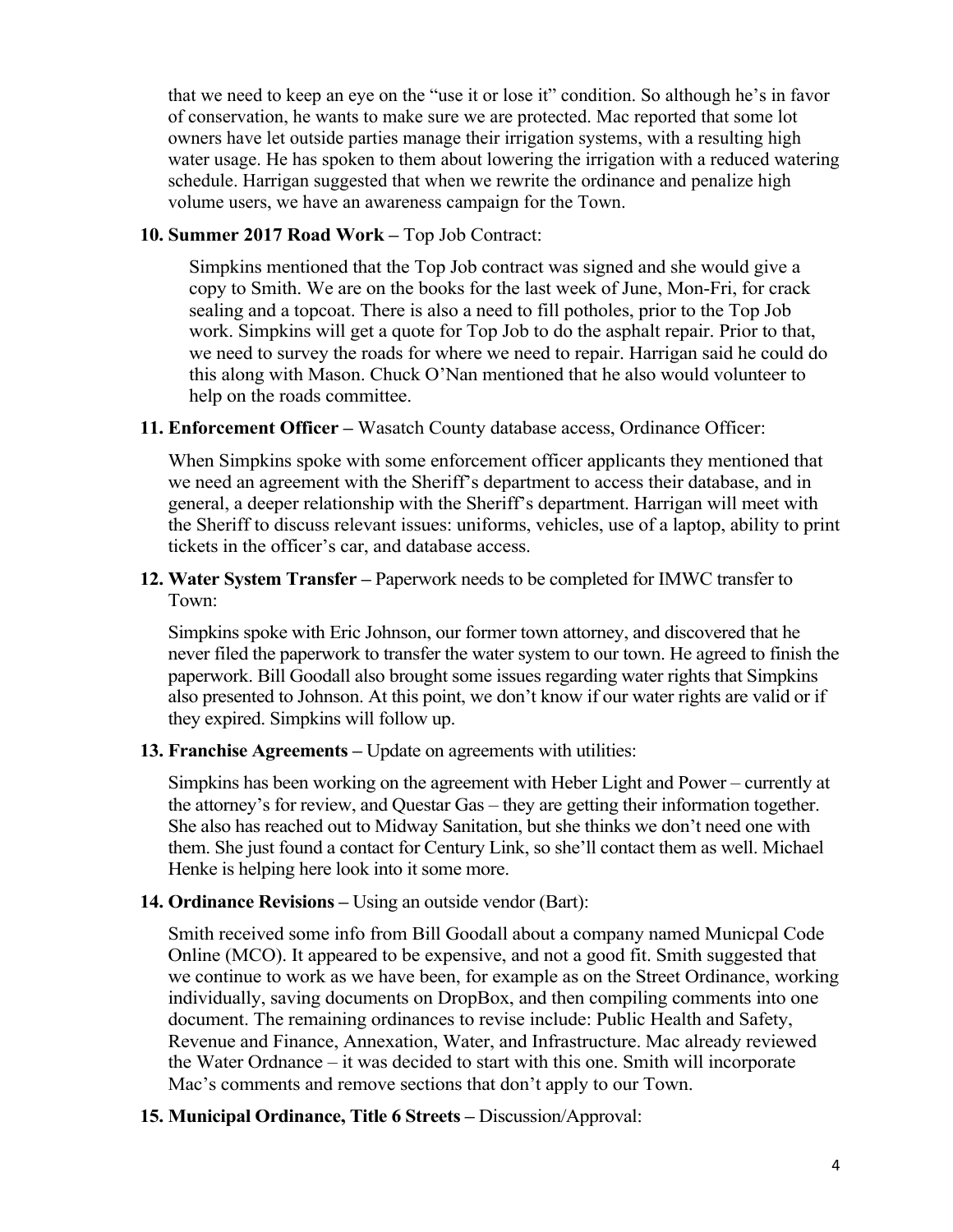Harrigan was concerned about the 26,000 lb. limit for vehicles, because it would prohibit semis, possibly cranes, dump trucks, delivery vehicles, and other equipment necessary for building in our town. This issue arose from a concern for using Jake brakes in town. Wouldn't it make sense to just outlaw Jake brakes rather than limit vehicle weight? This applies to Section 6.03.020. We're getting letters from Valais as well as concerns from our Town about the noise from Jake brakes.

It was decided to strike all the language in this section and replace it with "Use of Jake Brakes is prohibited in Interlaken Town." The section would be renamed as well to "Section 6.03.02 Restrictions on Jake Brakes."

**Motion:** Council Member Harrigan moved to approve Municipal Ordinance, Title 6, Streets, as amended. **Second:** Council Member Sue O'Nan seconded the motion. **Discussion:** no discussion **Vote:** The motion was approved with the Council Members unanimously voting Aye.

**16. Road Study –** Review with Epic to get an estimate:

Simpkins met with Epic and discussed their ability to do a road study, something required for the town to apply for road grants, for retaining walls and guardrails. Simpkins will get a quote from Epic for the next TC meeting. Mac brought up the issue about drainage on our roads. In particular, the two homes on Big Matterhorn (Oliver & another home), with dirt driveways, drain dirt and rock onto the road. Harrigan suggested we do something at the bottom of the driveway, and it may be a volunteer effort. If it was diverted before it got into the road, it may help.

**17. Planning Commission –** Comments on Bldg App Process**:**

Bill Goodall was not present. It was decided to skip this item.

# **18. Burgi Hill Ranches Update:**

Simpkins just got a final response from Greg Cropper who refereed her back to the CPA (Jeff Stockman). She will speak to Jeff to see if the numbers are good. Right now, the amount requested will be less than \$30,000.

**19. Connor Project –** Digger road damage, violations to building agreement (port a potty, dumpster)**:**

Connor's site is relatively clean. The rocks and mud were off the road. He did damage the road with his Track hoe, and should be made aware. He has a video of the road damage. Harrigan feels that his road deposit should be kept in full and Connor should be told this. And he should get this money back from his contractor. The contractor parked in the lot where the rocks are, and drove all the way to the Connor lot, with a metal tracked trackhoe. Harrigan assumed that Epic would track violations to our building agreement, the way Wasatch County has done in the past. Ryan responded that he wasn't aware that Epic was supposed to do this. (See discussion below for same issues related to the Howard Project).

**20. Howard Project –** Violations to building agreement (port a potty, dumpster)**:**

The site foreman stated that the neighbor was letting workers use their bathroom. Harrigan mentioned there was trash blowing around, no dumpster and no port a potty.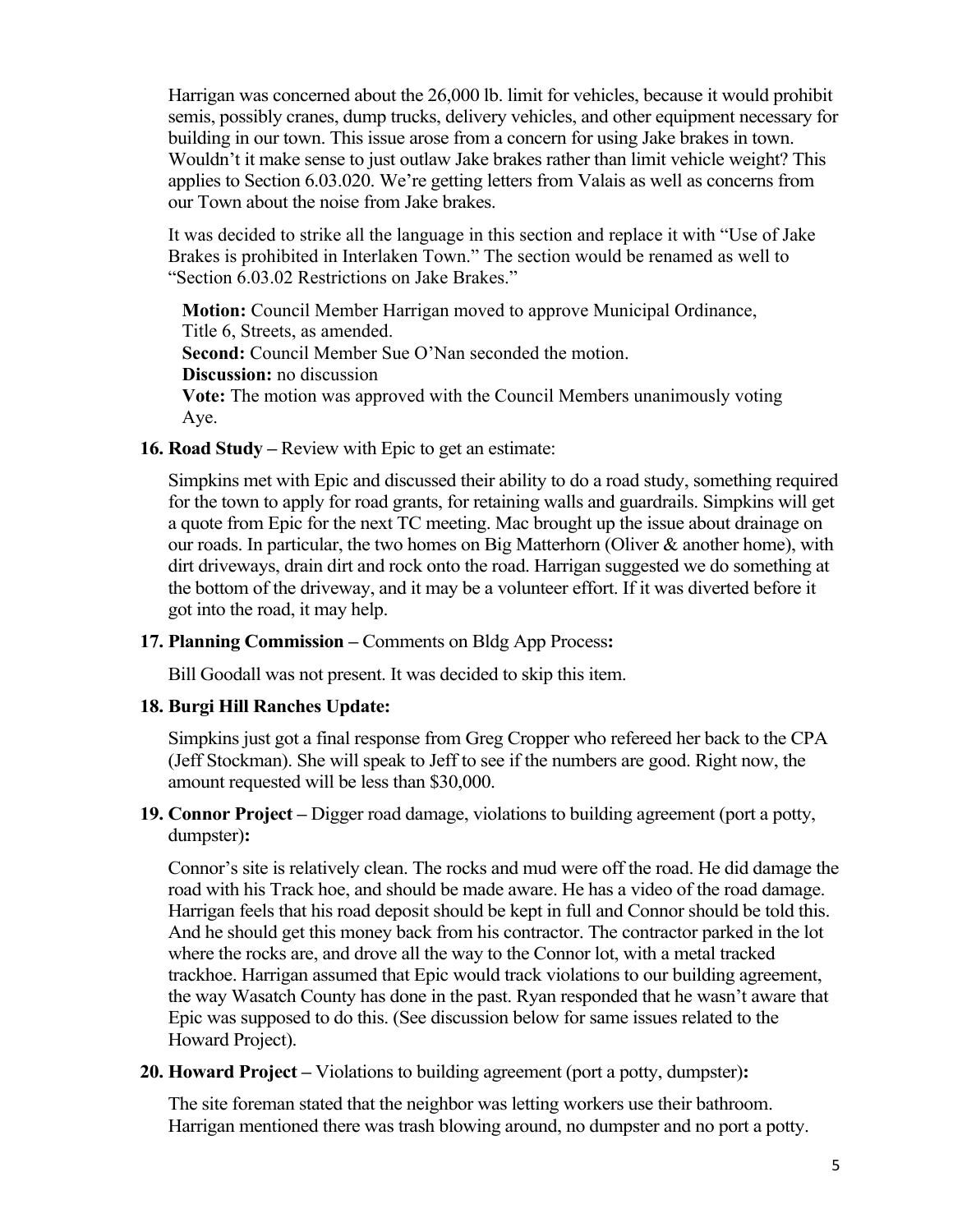The trash was cleaned up, but there was debris at the bottom of the driveway. There have been no erosion control measures. This permit was approved under Wasatch County, but Harrigan felt Epic should still monitor the site, because Epic is doing the inspections. Our ordinance states a dumpster and bathroom are required. We may give them a pass on the dumpster, because it may be difficult to find a spot, as long as the trash is taken care of. We need to know if Epic is monitoring the situation. We need an explanation of what Epic will enforce. Simpkins spoke with Ryan, and they will add these items to their inspections. And if the site requires additional inspections, the homeowner will pay those fees to Epic. Sue stated that when we hired Epic, they agreed to uphold our ordinances, and that would include a dumpster and bathroom requirement. Smith mentioned that our code has an enforcement procedure which is handled by our enforcement officer, not the Town Planner. Harrigan disagreed, based on how Wasatch County handles violations, as part of a building code infraction. Harrigan feels that Epic dropped the ball on enforcing our building codes – all of them including a site inspection for a dumpster, bathroom, debris on the road, and other issues. These issues are addressed in our Ordinance, Section 9.05.03, under B. "Site Disturbance Plan." Harrigan wants clarity from Epic about what the Ryan said he did request these at her last meeting with him. Another issue is if they don't have a dumpster, then they will use our dumpsters. Harrigan mentioned they should also be put on notice, that if debris remains in the road, they will also lose some of their deposit, because ultimately this will damage the road. They should be noticed that they need to put gravel on the bottom to prevent further damage.

Simpkins asked if we would require Howard to get a dumpster, or if they would be allowed to use a pickup truck for their trash. The truck has been left up there and they use it for trash. Chuck suggested that we don't make an exception. They could put a small dumpster in the garage. The Council agreed to require a dumpster for all job sites.

**21. Ryan Moore –** Short term rental violation letter**:**

Simpkins has the letter and will sign, date and send it to Moore.

**22. Pablo's Digout –** What is the Town's response?

Pablo was told he needed to apply for a permit to dig out a section of the roadway in order to store his camper. He actually attended a town council meeting and was given the appropriate information. He went ahead and dug it out without a permit. Harrigan felt he should gravel it in and be told he cannot park there for more than 24 hours and not at all from November to April. He feels we should give him a slap on the wrist and tell him he can't park there. We can't have people digging in our right of way. We can't make him put the dirt back, but can we make him improve it? Chuck stated that he would need to stabilize that bank either with a rock wall or a retaining wall or something. The issue was raised whether we fine him or prevent him from parking in that spot. Smith mentioned that there are many places around town where people park in the road right of way for longer than 24 hours. If we prevent him from doing so, then we have to prevent all others as well. It was agreed that we would enforce this prohibition unconditionally during the winter months. Enforcement could lead to lawsuits and lawyers as it has in the past. Smith felt you could require him to fix it, stabilize the bank, without giving him permission to park there. Then he would fall into the same category as everyone else. It is a fineable offense - building without a permit. For Harrigan, excavation in the road right of way is a bigger deal than excavating on one's own lot without a site disturbance permit. The road right of way is protected in our ordinances. He needs to be dealt with so other people don't do what he did. We do have a violation of code as a \$1000/day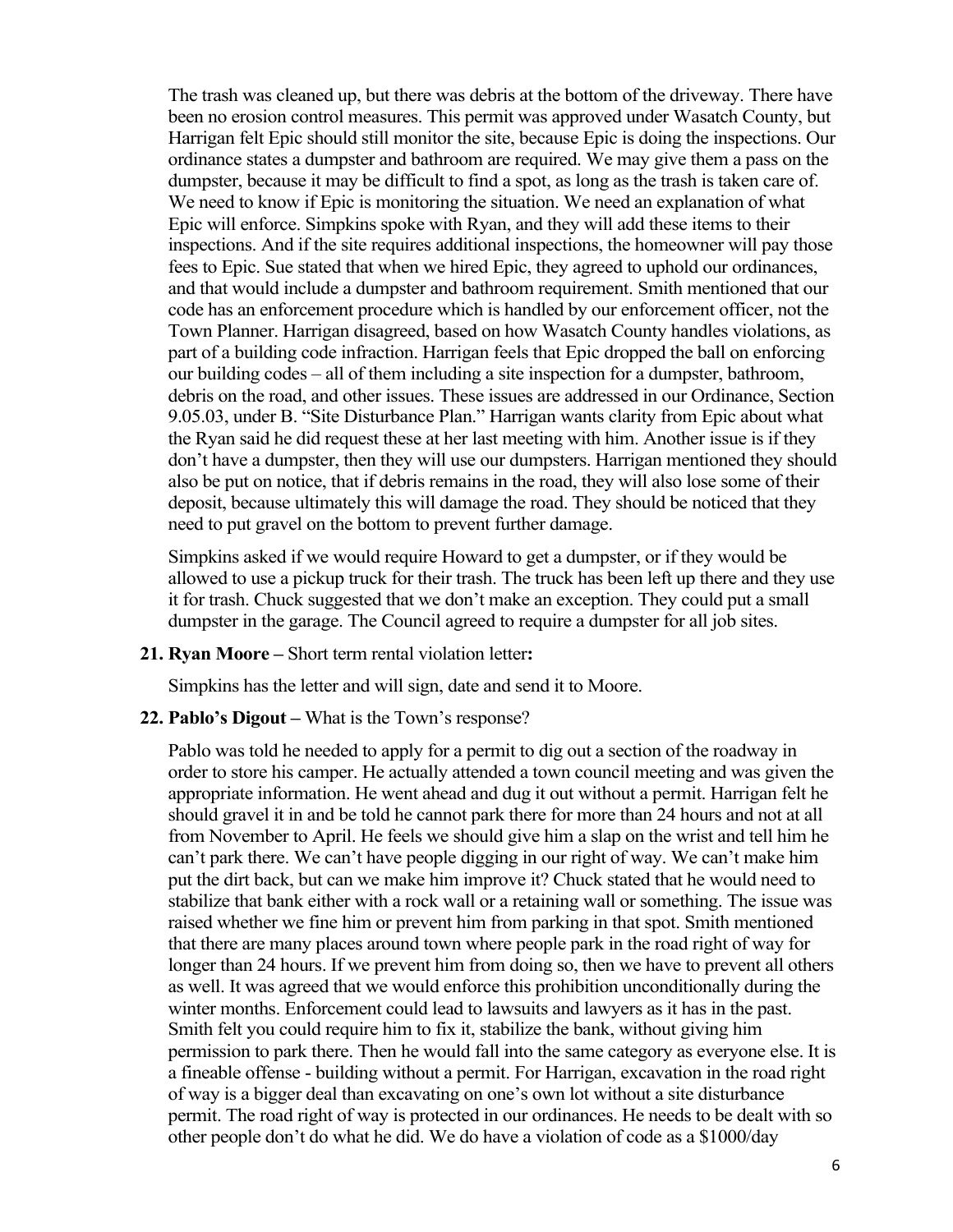fineable offense. In section 9.05.100 it states:

C. In addition to any criminal fines and/or penalties which may be assessed for a violation of this Chapter, the Town shall have the right to issue a stop work order or to install and/or maintain appropriate erosion and sediment control measures, or perform clean-up of any debris or removal of materials from Town roads or rights-of-way of any site which is required to have such measures in the event that construction activity is commenced or continued without such measures having been installed as required by this Chapter. The Town shall have the right to have such measures installed, done or maintained by Town personnel or to hire a private contractor to perform such work and the contractor and/or the property owner shall be liable for any and all expenses related to performing such work plus a 25 percent penalty charge.

This would indicate the Town has the right to repair the damage done in the right of way and send a bill to the person responsible. It was decided to send him a letter and give him the option of fixing the problem. Basically saying, you broke the right of way and you need to fix it and not give him permission to park there. Smith will write him a letter, saying he is in violation of Section 9.05.100, he disturbed the road right of way without obtaining a permit, you have a chance to fix it at your own cost, or else the town will fix it and charge you that cost plus 25%. Refer him to Epic Engineering to determine what needs to be done to stabilize it. He will be responsible for Epic's fees in this matter. He will have 30 days to respond – come to the Town within a plan within that period. Otherwise the Town will initiate action to fix the right of way at his expense. We should also reference the street ordinance, Title 6, regarding parking restrictions. We can't tell him specifically that he can't park in the right of way unless we're willing to cite everyone who parks in the right of way. Enforcement is more critical during the winter months.

#### **23. Interlaken Drive Ownership:**

Simpkins discussed ownership issues with our attorney and discovered that we own Interlaken Drive from the Valais Entrance up to the Castle entrance. It's been dedicated to us. Midway owns the section below the Valais entrance. That means we're responsible to maintain it. Our attorney is looking into how we can legally give the affected properties a utility easement for water, sewer, and other utilities. The ownership issue is something we need to think about it. We may use it to negotiate with Midway and other parties as this corridor gets developed. Our attorney recommended that we have Epic Engr do the research on all our titles. We'll then give all that information to our attorney. Sue mentioned that at one point Watts claimed he owned a portion of Interlaken Dr.

The town may need access to old minutes regarding these issues. Sue suggested Bart get the old minutes from Sarah.

**24. Financial Matters** – (Bart) FY2016 Year-End Report, FY2017 1<sup>st</sup> Qtr Report, 2016 Assessment update**:**

Town Clerk Smith mentioned that he and our bookkeeper are still working on the FY2016 year end report. It should be done within the next couple weeks. They did finish the FY2017 1<sup>st</sup> Quarter report, which he distributed to the council. Smith pointed out a couple items from the report. Under Income, B&C Road Tax, we haven't received any yet. Apparently these automatic deposits come randomly. Sue will look into this and see if we can get more information on line. Smith pointed to a line under General Fund expenses on the  $2<sup>nd</sup>$  page, under Administrative expense, there is a line item for "Building"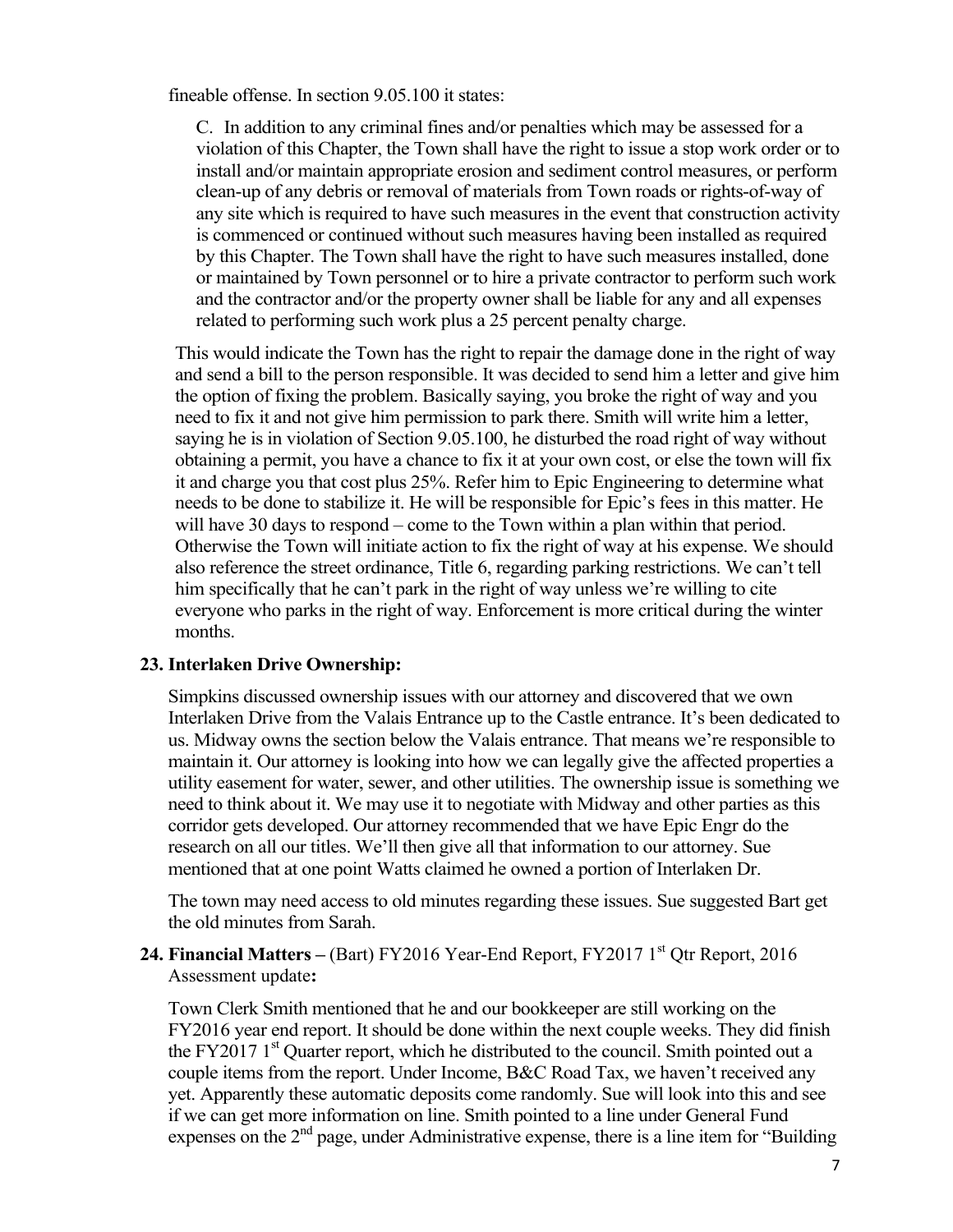Inspector." We don't have a building inspector, and this is where Epic's charges have been booked - \$1600 on this report. We didn't budget for this expense. Smith pointed to the line items that show our revenue from building projects. He also mentioned that we need to put together a list of transfers to be executed at the end of the quarter. Currently, we do have money in the accounts for paying bills. Attorney fees, under General Fund expenses, were budgeted at \$4,500. \$819 went to ETJ Law, Eric Johnson's firm and \$1,000 to Jones Waldo, Greg Cropper's firm. The \$819 was spent for ETJ to review our building codes. So this amount doesn't include bills from Bywater. In summary, we will exceed this \$4,500 for legal expenses. On the other hand, we haven't spent anything on Enforcement Officer, for which we budgeted \$7,500. So we are overspending in some areas and under spending in others.

# **25. Newsletter Topics:**

Simpkins has started a Facebook site. Ideas for a nicely done paper newsletter, published once a year.

- New street ordinance winter parking regulations
- 2017 Assessment
- Budget presented as a pie chart
- Curb your dog
- Volunteers needed for our road committee
- Welcome wagon (Joe Smith & Renee Burkley)
- Barking dogs?
- Christmas lights, lighting regulations?
- Town survey online survey monkey? Priorities for town, feedback for council, informal census (is that too personal)? Multiple choice questions.

# **26. Public Comment:** None.

# **27. Council Comments:** None.

# **28. Council Meeting Action Items:**

Smith: Send out water overage bills in November.

Smith: Incorporate Mac's comments into the Water Ordinance and prepare it for review by the Council.

Smith: Certified letter to Pablo regarding damage he did to the road right of way.

Smith: Get old IMWC meeting minutes from Sarah.

Smith: Meet with Sue and Kristine to discuss end of quarter transfers.

Simpkins: Look into whether Heber L&P will allow us to tag on to their locators for potential use with electronic water meters.

Simpkins: Send in the Top Job contract with deposit, and give a copy of the signed Top Job contract to Smith.

Simpkins: Get a quote on asphalt pot hole fills from Top Job.

Simpkins: Follow up on water rights issues with Eric Johnson.

- Simpkins: Finish franchise agreements with Heber Light & Power, Questar. Research need for agreements with Midway Sanitation and Century Link.
- Simpkins: Quote from Epic for doing a road study for Interlaken (necessary before applying for road improvement grants.)